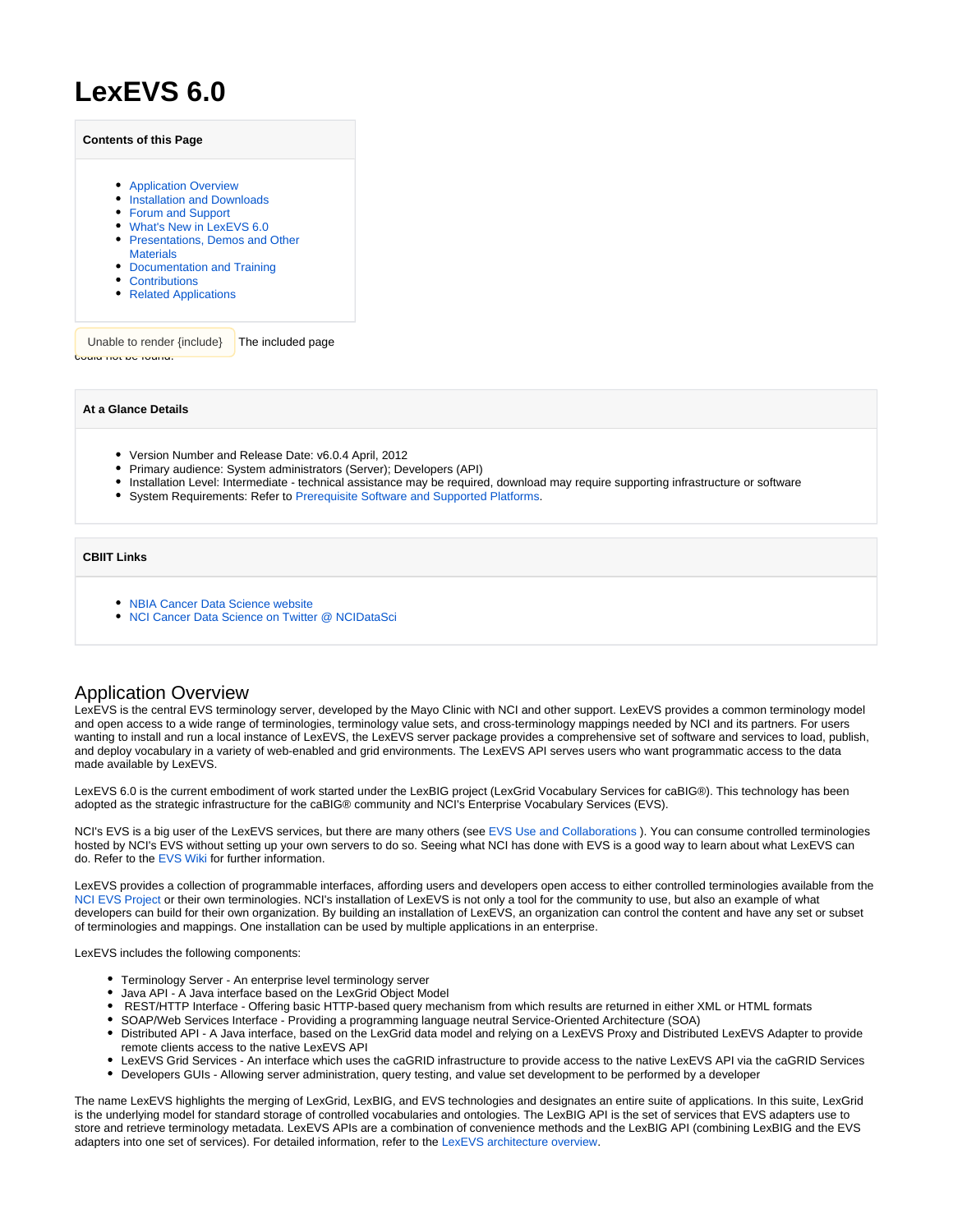After you have a chance to get familiar with the LexEVS suite, consider looking through the [LexEVS 6.0 Functionality Overview.](https://wiki.nci.nih.gov/display/LexEVS/LexEVS+6.0+Functionality+Overview) This lays out everything that can be done from a developer's or ontologist's point of view.

## <span id="page-1-0"></span>Installation and Downloads

The [installation overview](https://wiki.nci.nih.gov/display/LexEVS/1+-+LexEVS+6.x+Installation+Overview) provides an introduction to the different environments that can be installed. Refer to the [LexEVS 6.x Installation Guide](https://wiki.nci.nih.gov/display/LexEVS/LexEVS+6.x+Installation+Guide) for more information.

The [LexEVS 6.0 Installation Options](https://wiki.nci.nih.gov/display/LexEVS/LexEVS+6.0+Installation+Options) identify the download files for each LexEVS environment that can be installed (Local Runtime, Distributed, and Grid Services).

The [LexEVS Widget Library](https://wiki.nci.nih.gov/display/LexEVS/LexEVS+Widget+Library) lists many widgets that have been developed for use by particular customers. These widgets have been found to be potentially useful to a wider audience. Each widget has a description for you to use in deciding if you'd like to dig deeper and find out the usefulness of the widget in your application.

 $\blacksquare$  The included page could not be found. Unable to render {include}

# <span id="page-1-1"></span>Forum and Support

- [LexEVS FAQ](https://wiki.nci.nih.gov/display/LexEVS/LexEVS+FAQ) Please visit our FAQs especially if you are new to LexEVS.
- [LexEVS End User forum](https://cabig-kc.nci.nih.gov/Vocab/forums/viewforum.php?f=13) Forum for end users to discuss and submit support issues regarding the LexEVS application.
- [LexEVS Developer forum](https://cabig-kc.nci.nih.gov/Vocab/forums/viewforum.php?f=16) Forum for developers to discuss and submit support issues regarding the LexEVS API.
- [LexEVS Documentation Feedback forum](https://cabig-kc.nci.nih.gov/Vocab/forums/viewforum.php?f=46) Forum for all users to discuss and submit support issues regarding the LexEVS documentation.
- [Bug Tracker for LexEVS](https://tracker.nci.nih.gov/browse/LexEVS) Please visit the LexEVS Jira project for bug and feature requests related to LexEVS.
- If you find the above mechanism are not going to work for you please contact Application Support [\(email](mailto:ncicbiit@mail.nih.gov)).

# <span id="page-1-2"></span>What's New in LexEVS 6.0

This release focuses primarily on alignment with standards. Other significant functionality added, especially in the areas of authoring APIs, value sets, mappings, and exporters top the list of enhancements, is as follows:

Comprehensive support of the [Common Terminology Services - Release 2](https://wiki.nci.nih.gov/pages/viewpage.action?pageId=63996154) functionality as described in the [Health Level Seven \(HL7\)](https://wiki.nci.nih.gov/pages/viewpage.action?pageId=63996635) CTS 2 Draft Standard for Trial Use (DSTU|)

Formerly posted at http://www.hl7.org/documentcenter/ballots/2009may/downloads/V3\_CTS\_R2\_DSTU\_2009OCT.pdf

- LexGrid Model and database updates to support CTS 2 (See [LexEVS 6.x Information Models\)](https://wiki.nci.nih.gov/display/LexEVS/LexEVS+6.x+Information+Models)
- Loader and data access layer changes to support CTS 2 functions
- Additional versioning and value set and picklist functionality to support CTS 2 functions (See [LexEVS 6.x Value Set and Pick List Definition Guide\)](https://wiki.nci.nih.gov/display/LexEVS/LexEVS+6.x+Value+Set+and+Pick+List+Definition+Guide)
- New OWL/RDF Exporter (See [LexEVS 6.0 CTS2 Administration 2 Export Operation API](https://wiki.nci.nih.gov/display/LexEVS/LexEVS+6.0+CTS2+Administration+2+-+Export+Operation+API))
- XML exporter enhancements to provide filtered export of code system (See [LexEVS 6.0 CTS2 Administration 2 Export Operation API\)](https://wiki.nci.nih.gov/display/LexEVS/LexEVS+6.0+CTS2+Administration+2+-+Export+Operation+API)
- New Authoring API services to support CTS 2 functions (See [LexEVS 6.0 CTS2 Authoring 2 Code System Authoring Operation API](https://wiki.nci.nih.gov/display/LexEVS/LexEVS+6.0+CTS2+Authoring+2+-+Code+System+Authoring+Operation+API))
- New Query API services to support CTS 2 functions (See [LexEVS 6.0 CTS2 Query 3 Concept Domain Query Operation API](https://wiki.nci.nih.gov/display/LexEVS/LexEVS+6.0+CTS2+Query+3+-+Concept+Domain+Query+Operation+API), [LexEVS 6.0 CTS2](https://wiki.nci.nih.gov/display/LexEVS/LexEVS+6.0+CTS2+Query+4+-+Usage+Context+Query+Operation+API)  [Query 4 - Usage Context Query Operation API,](https://wiki.nci.nih.gov/display/LexEVS/LexEVS+6.0+CTS2+Query+4+-+Usage+Context+Query+Operation+API) [LexEVS 6.0 CTS2 Query 5 - Value Set Query Operation API](https://wiki.nci.nih.gov/display/LexEVS/LexEVS+6.0+CTS2+Query+5+-+Value+Set+Query+Operation+API))
- Associations and mappings enhancements to support CTS 2 functions and user requirements (See [LexEVS 6.0 CTS2 Authoring 1 Association](https://wiki.nci.nih.gov/display/LexEVS/LexEVS+6.0+CTS2+Authoring+1+-+Association+Authoring+Operation+API)  [Authoring Operation API](https://wiki.nci.nih.gov/display/LexEVS/LexEVS+6.0+CTS2+Authoring+1+-+Association+Authoring+Operation+API))

#### **Migration from Previous Releases**

For help with a migration from previous releases, refer to the [LexEVS 6.x Migration Tips for 5.x Users](https://wiki.nci.nih.gov/display/LexEVS/LexEVS+6.x+Migration+Tips+for+5.x+Users). To see any of the previous releases, refer to the [LexEVS roadmap.](https://wiki.nci.nih.gov/display/LexEVS/LexEVS+Release+Roadmap)

## <span id="page-1-3"></span>Presentations, Demos and Other Materials

#### **Presentations**

∽

- [LexEVS 6.0 Highlights.](https://wiki.nci.nih.gov/download/attachments/69730353/LexEVS_6.0_Highlights.ppt?version=1&modificationDate=1341970034000&api=v2) (slides, 397 KB) Scott Bauer, February 17, 2011.
- [LexEVS REST APIs Demo at HHS and NIH: The Health 2.0 Hack-a-Thon.](https://wiki.nci.nih.gov/display/LexEVS/Hack-A-Thon+2011+NCI+Blue+-+LexEVS+REST+API) Larry Brem, June 11, 2011.